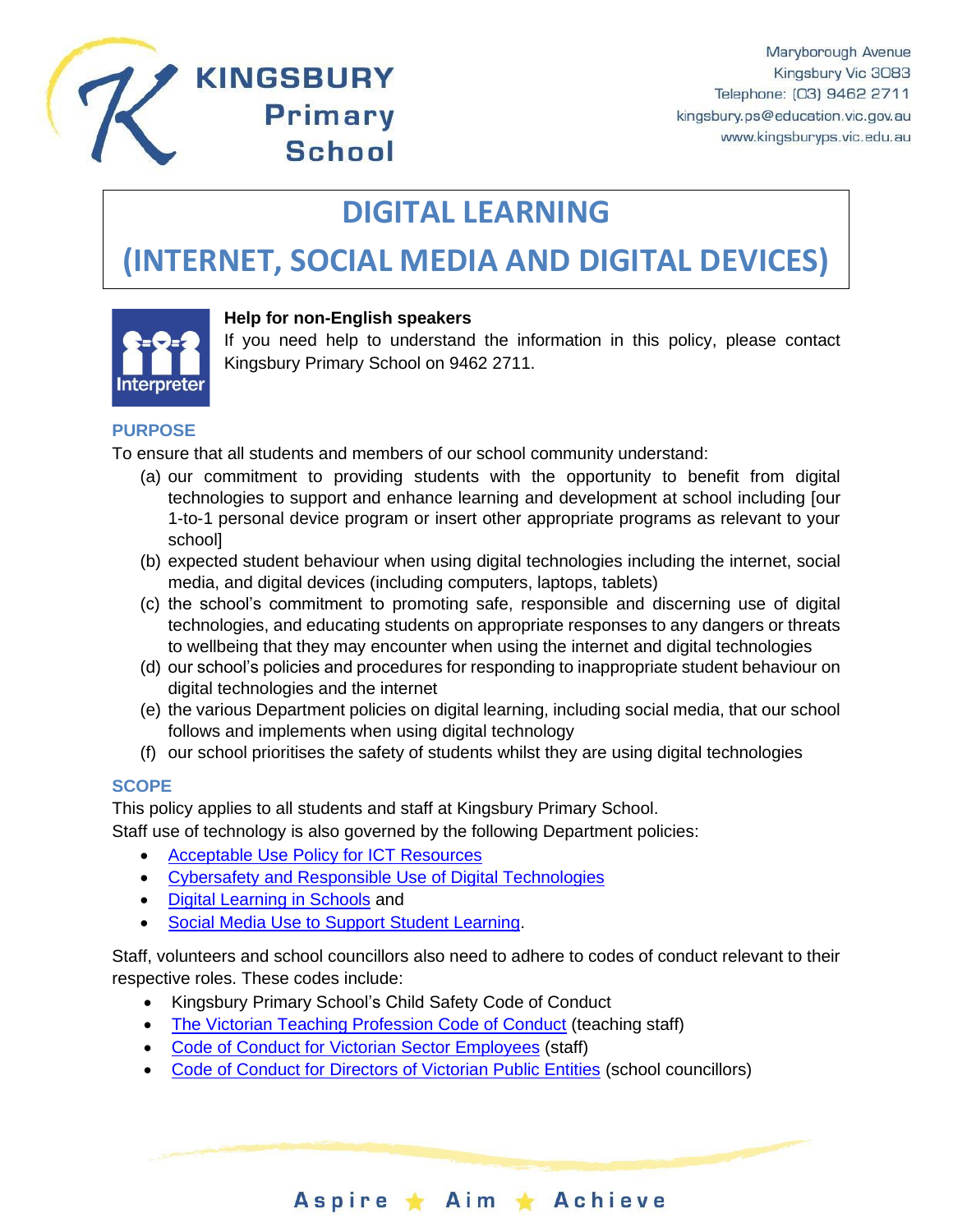

#### **DEFINITIONS**

For the purpose of this policy, "digital technologies" are defined as digital devices, tools, applications and systems that students and teachers use for learning and teaching; this includes Department-provided software and locally sourced devices, tools and systems. **POLICY**

#### **Vision for digital learning at our school**

The use of digital technologies is a mandated component of the Victorian Curriculum F-10. Safe and appropriate use of digital technologies, including the internet, apps, computers and tablets, can provide students with rich opportunities to support learning and development in a range of ways.

Through increased access to digital technologies, students can benefit from learning that is interactive, collaborative, personalised, engaging and transformative. Digital technologies enable our students to interact with and create high quality content, resources and tools. It also enables personalised learning tailored to students' particular needs and interests and transforms assessment, reporting and feedback, driving new forms of collaboration and communication.

Kingsbury Primary School believes that the use of digital technologies at school allows the development of valuable skills and knowledge and prepares students to thrive in our globalised and inter-connected world. Our school's vision is to empower students to use digital technologies safely and appropriately to reach their personal best and fully equip them to contribute positively to society as happy, healthy young adults.

## **Safe and appropriate use of digital technologies**

Digital technologies, if not used appropriately, may present risks to users' safety or wellbeing. At Kingsbury Primary School, we are committed to educating all students to use digital technologies safely, equipping students with the skills and knowledge to navigate the digital world.

At Kingsbury Primary School, we:

- use online sites and digital tools that support students' learning, and focus our use of digital technologies on being learning-centred
- use digital technologies in the classroom for specific purpose with targeted educational or developmental aims
- supervise and support students using digital technologies for their schoolwork
- effectively and responsively address any issues or incidents that have the potential to impact on the wellbeing of our students
- have programs in place to educate our students to be safe, responsible and discerning users of digital technologies, including [insert details of specific programs]

Aspire \* Aim \* Achieve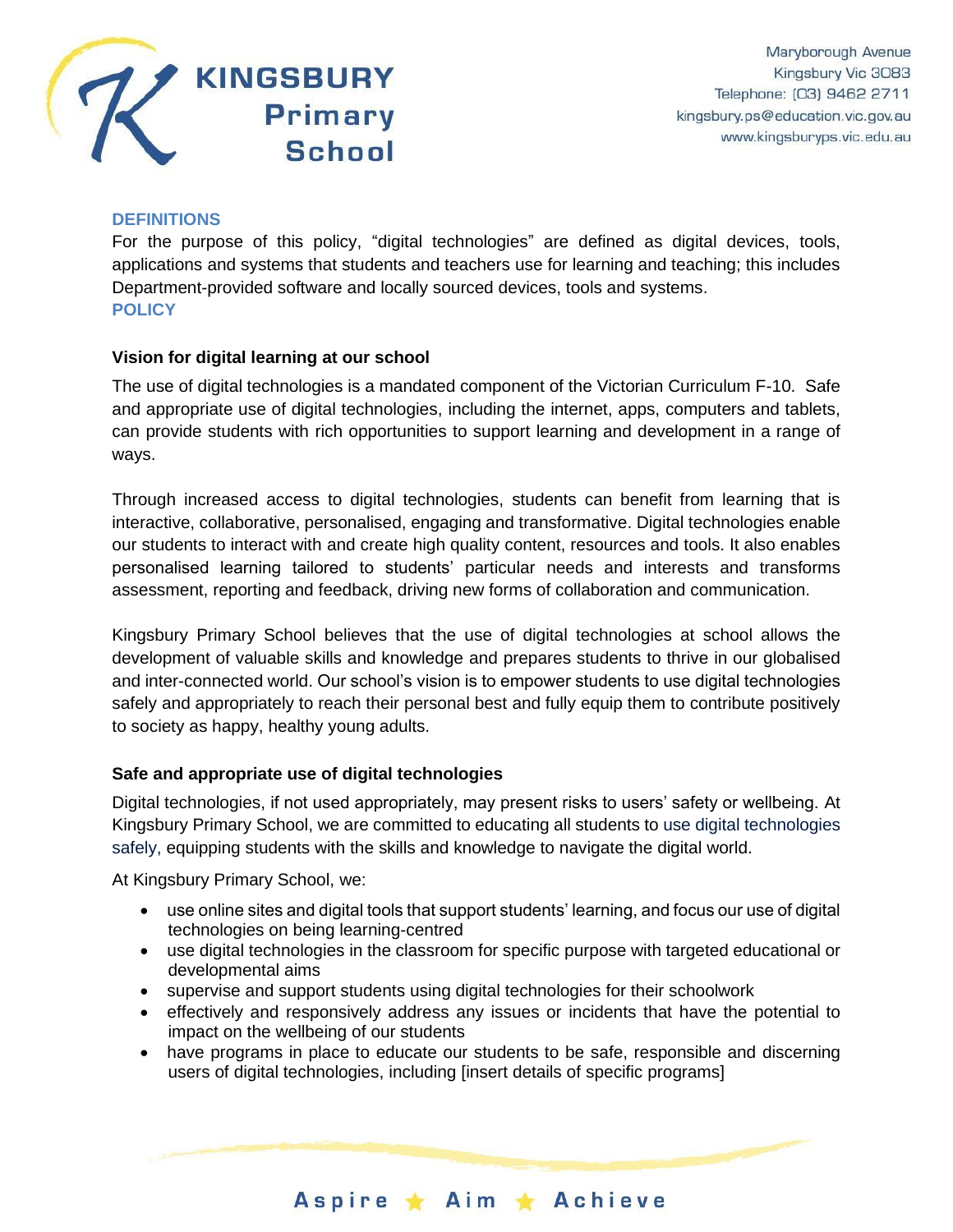

- educate our students about digital issues such as privacy, intellectual property and copyright, and the importance of maintaining their own privacy and security online
- actively educate and remind students of our *Student Engagement* policy that outlines our School's values and expected student behaviour, including online behaviours
- have an Acceptable Use Agreement outlining the expectations of students when using digital technologies for their schoolwork
- use clear protocols and procedures to protect students working in online spaces, which includes reviewing the safety and appropriateness of online tools and communities and removing offensive content at the earliest opportunity
- educate our students on appropriate responses to any dangers or threats to wellbeing that they may encounter when using the internet and other digital technologies
- provide a filtered internet service at school to block access to inappropriate content
- refer suspected illegal online acts to the relevant law enforcement authority for investigation
- support parents and carers to understand the safe and responsible use of digital technologies and the strategies that can be implemented at home through regular updates in our newsletter, information sheets, website/school portal and information sessions.

Distribution of school owned devices to students and personal student use of digital technologies at school will only be permitted where students and their parents/carers have completed a signed Acceptable Use Agreement.

It is the responsibility of all students to protect their own password and not divulge it to another person. If a student or staff member knows or suspects an account has been used by another person, the account holder must notify [insert relevant role/s, i.e., classroom teacher, the administration], immediately.

All messages created, sent or retrieved on the school's network are the property of the school. The school reserves the right to access and monitor all messages and files on the computer system, as necessary and appropriate. Communications including text and images may be required to be disclosed to law enforcement and other third parties without the consent of the sender.

Information on supervision arrangements for students engaging in digital learning activities is available in our Yard Duty and Supervision Policy.

#### **Social media use**

Our school follows the Department's policy on [Social Media Use to Support Learning](https://www2.education.vic.gov.au/pal/social-media/policy) to ensure social media is used safely and appropriately in student learning and to ensure appropriate parent notification occurs or, where required, consent is sought. Where the student activity is visible to the public, it requires consent.

Aspire ★ Aim ★ Achieve